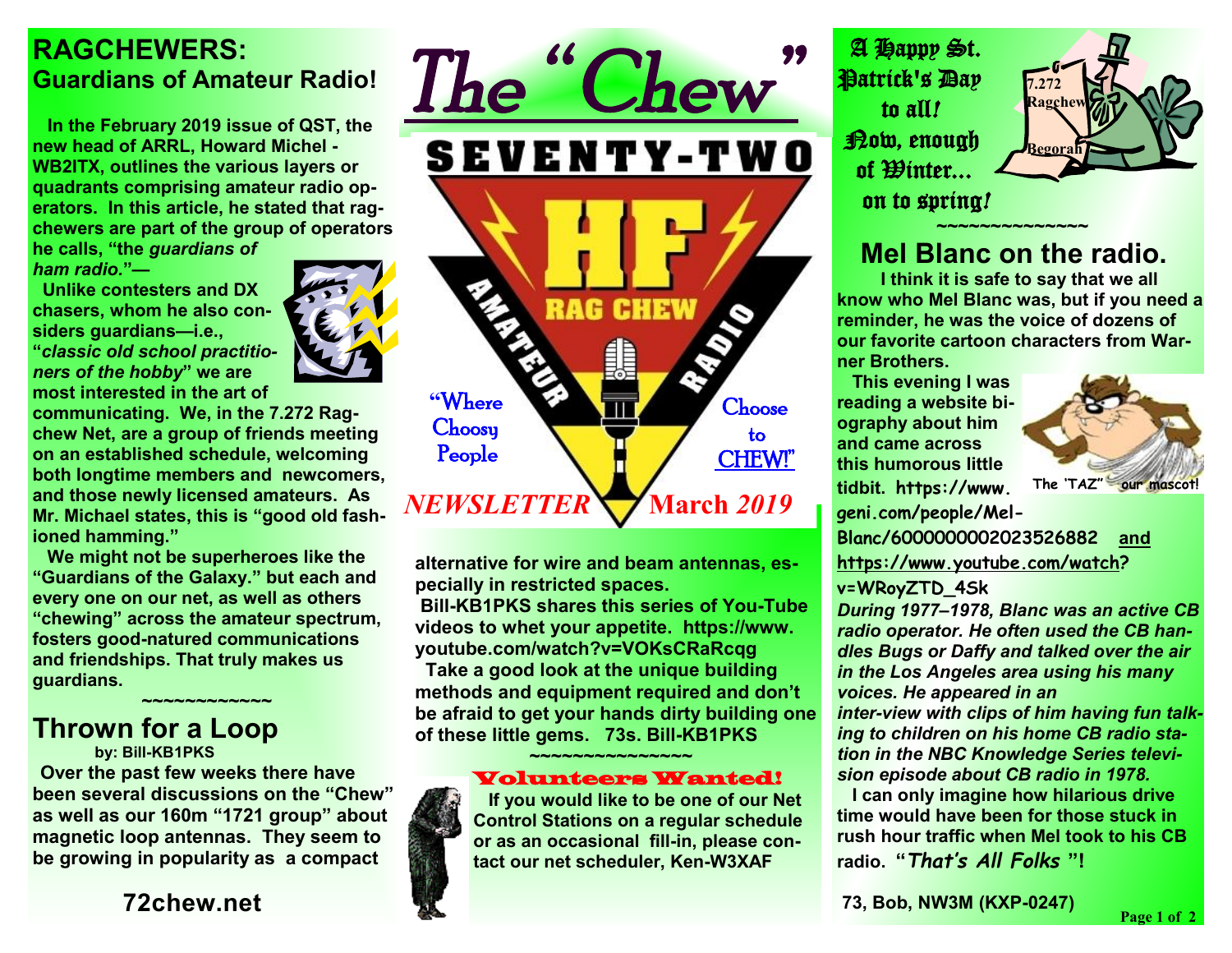## **SHHHHH, it's only a WSPR***!*

 **By Chris-W4CVG** 



 **This is a map of my station showing how my beacon was heard, and stations that I received using WSPR (***Weak Signal Propagation Reporter***) software and a modified vertical antenna. While there is limited space on these reporting on my signal. I won't bore you with the details; however, I will give a brief explanation of how I set up my station to operate WSPR. The first thing to do is use YouTube and search for videos of this mode of operation. There are several of them out there. You will have to interface your computer sound card with your radio. I ended up using what I had in what I would call the "miscellaneous" drawer, which was an old Racal interface GLX. ( <http://www.hamradioexpress.com/> pdfzips/rascal-setup.pdf) Next, you must download the software to run WSPR which can be found at the website. http://www. physics.princeton.edu/pulsar/K1JT/wspr.html** 

**From this point on, it will be up to the radio you will be using for WSPR. My radio was an FT-857 using Comport 5 at 9600 baud. You** 

**must make sure that these settings are correct and that the software can talk to the radio. These settings are radio-specific, so do your homework, as it will save you a lot time and frustration. Be sure to read instructions on how to use WSPR software. If you would like to see what the reporting software does, look at WSPR's website (http://wsprnet. org) What WSPR will tell you about your sta-**

**tion and propagation, in a short period of time, is whether your antenna working as it should and whether propagation is up or down for the band you wish to work. I have found that an antenna designed and cut for the frequency you are wanting to work seems to be the best way to go. As with all antennas, you have the pages, the map does show dozens of stations variables but for the most part a resonant antenna is your best choice.** 

> **I hope this helps you to get pointed in the right direction. If you have any questions, please e-mail me at: [W4CVG@twc.com](mailto:W4CVG@twc.com) I will be more than happy to try and help. Remember, I am no pro at this, but I might be able to save you some time through mistakes that I made.**

 **73s Chris W4CVG** 



 **Our monthly newsletter "THE CHEW", contains information about the activities and participants in the 7.272 Ragchew Net. We rely on contributions of stories and pictures from the members to keep all of us up to date, impart information we can all use and, of course, to raise a smile and a chuckle or two. If you find a new "Taz" photo that can be used for future certificates and QSLs, that too is greatly appreciated. Without you, there is no Chew! Please, e-mail your stories, tech info and** 

**photos to Loby at [wa2axz@arrl.net](mailto:wa2axz@arrl.net)** 

**~~~~~~~~~~~~~~~~~~~~**

*Many Thanks!* 

**You can help out by making a small contribution that keeps the website on line as well as contending with the postage and background costs encountered during the year. Please, send your contribution to your Special Events Coordinator, WA2AXZ, today.** 

> **KB3IFH QSL Cards [www.kb3ifh.homestead.com](http://www.kb3ifh.homestead.com) ~~~~~~~~~~~~~~~~~~~~~~ 72chew.net**

**73's KB3IFH** 

 **~~~~~~~~~~~~~~~** 

Goods and Services:

*Need QSLs or Eyeball* 

*Cards ???*